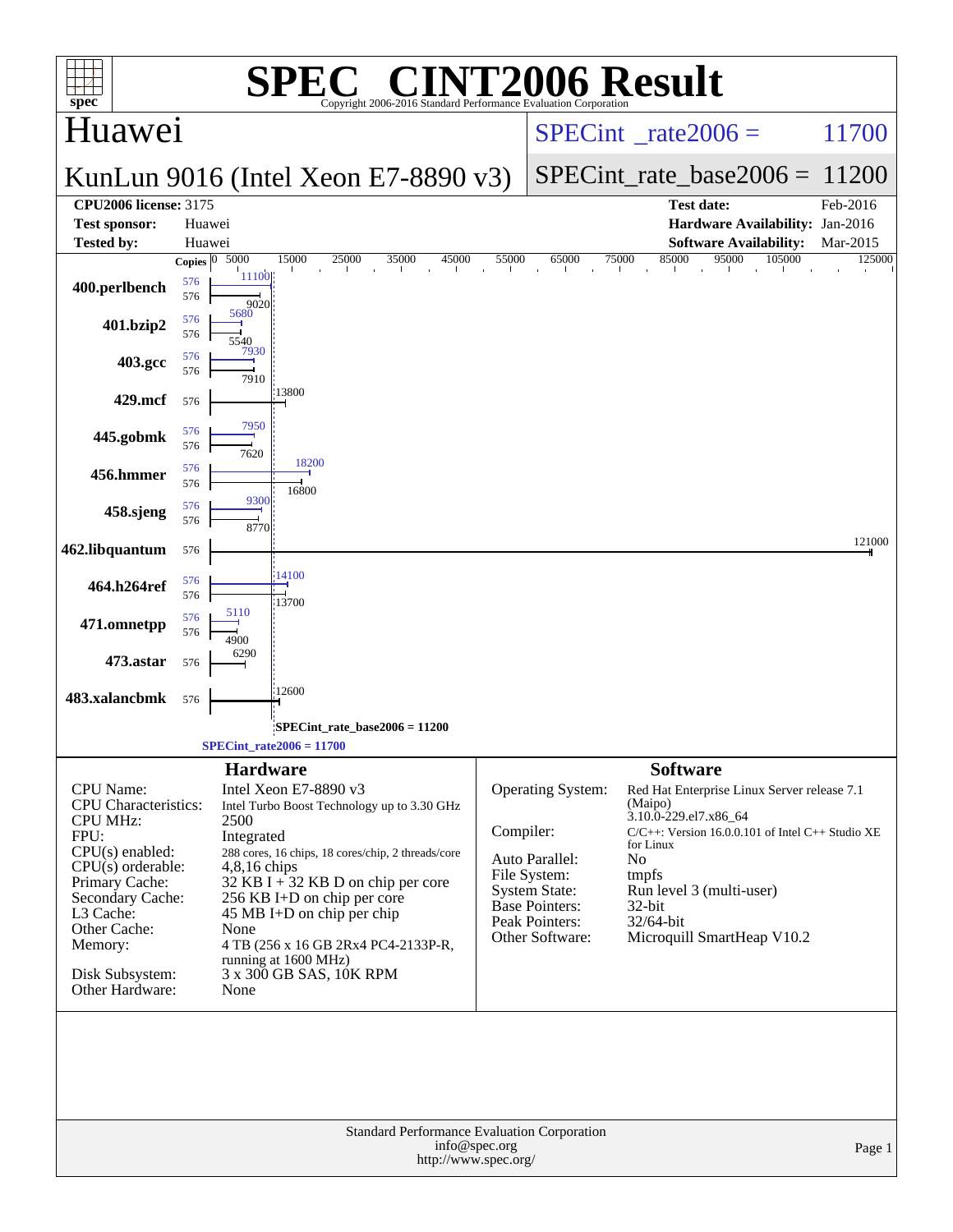

### Huawei

### SPECint rate $2006 = 11700$

### KunLun 9016 (Intel Xeon E7-8890 v3)

SPECint rate base2006 =  $11200$ 

**[CPU2006 license:](http://www.spec.org/auto/cpu2006/Docs/result-fields.html#CPU2006license)** 3175 **[Test date:](http://www.spec.org/auto/cpu2006/Docs/result-fields.html#Testdate)** Feb-2016

**[Test sponsor:](http://www.spec.org/auto/cpu2006/Docs/result-fields.html#Testsponsor)** Huawei **[Hardware Availability:](http://www.spec.org/auto/cpu2006/Docs/result-fields.html#HardwareAvailability)** Jan-2016 **[Tested by:](http://www.spec.org/auto/cpu2006/Docs/result-fields.html#Testedby)** Huawei **[Software Availability:](http://www.spec.org/auto/cpu2006/Docs/result-fields.html#SoftwareAvailability)** Mar-2015

#### **[Results Table](http://www.spec.org/auto/cpu2006/Docs/result-fields.html#ResultsTable)**

|                                                                                                          | <b>Base</b>   |                |              |                |        |                |        | <b>Peak</b>   |                |              |                |              |                |              |
|----------------------------------------------------------------------------------------------------------|---------------|----------------|--------------|----------------|--------|----------------|--------|---------------|----------------|--------------|----------------|--------------|----------------|--------------|
| <b>Benchmark</b>                                                                                         | <b>Copies</b> | <b>Seconds</b> | <b>Ratio</b> | <b>Seconds</b> | Ratio  | <b>Seconds</b> | Ratio  | <b>Copies</b> | <b>Seconds</b> | <b>Ratio</b> | <b>Seconds</b> | <b>Ratio</b> | <b>Seconds</b> | <b>Ratio</b> |
| 400.perlbench                                                                                            | 576           | 624            | 9020         | 625            | 9000   | 624            | 9020   | 576           | 509            | 11100        | 503            | 11200        | 508            | 11100        |
| 401.bzip2                                                                                                | 576           | 1001           | 5560         | 1009           | 5510   | 1002           | 5540   | 576           | 979            | 5680         | 977            | 5690         | 979            | 5680         |
| $403.\mathrm{gcc}$                                                                                       | 576           | 587            | 7900         | 586            | 7910   | 583            | 7960   | 576           | 584            | 7930         | 583            | 7960         | 586            | 7910         |
| $429$ .mcf                                                                                               | 576           | 382            | 13800        | 381            | 13800  | 383            | 13700  | 576           | 382            | 13800        | 381            | 13800        | 383            | 13700        |
| $445$ .gobmk                                                                                             | 576           | 792            | 7620         | 793            | 7620   | 793            | 7620   | 576           | 760            | 7950         | 760            | 7950         | 759            | 7960         |
| 456.hmmer                                                                                                | 576           | 320            | 16800        | 321            | 16800  | 323            | 16600l | 576           | 296            | 18200        | 293            | 18300        | 295            | 18200        |
| $458$ .sjeng                                                                                             | 576           | 794            | 8780         | 795            | 8770   | 796            | 8760   | 576           | 749            | 9300         | 749            | 9300         | 750            | 9300         |
| 462.libquantum                                                                                           | 576           | 98.9           | 121000       | 98.5           | 121000 | 98.6           | 121000 | 576           | 98.9           | 121000       | 98.5           | 121000       | 98.6           | 121000       |
| 464.h264ref                                                                                              | 576           | 930            | 13700        | 933            | 13700  | 927            | 13700l | 576           | 902            | 14100        | 903            | 14100        | 904            | 14100        |
| 471.omnetpp                                                                                              | 576           | 734            | 4900         | 734            | 4900   | 735            | 4900l  | 576           | 704            | 5110         | 704            | 5110         | 704            | 5110         |
| $473$ . astar                                                                                            | 576           | 643            | 6290         | 642            | 6300   | 643            | 6290   | 576           | 643            | 6290         | 642            | 6300         | 643            | 6290         |
| 483.xalancbmk                                                                                            | 576           | 316            | 12600        | 317            | 12500  | 315            | 12600  | 576           | 316            | 12600        | 317            | 12500        | 315            | 12600        |
| Results appear in the order in which they were run. Bold underlined text indicates a median measurement. |               |                |              |                |        |                |        |               |                |              |                |              |                |              |

#### **[Submit Notes](http://www.spec.org/auto/cpu2006/Docs/result-fields.html#SubmitNotes)**

 The numactl mechanism was used to bind copies to processors. The config file option 'submit' was used to generate numactl commands to bind each copy to a specific processor. For details, please see the config file.

### **[Operating System Notes](http://www.spec.org/auto/cpu2006/Docs/result-fields.html#OperatingSystemNotes)**

 Stack size set to unlimited using "ulimit -s unlimited" Tmpfs filesystem can be set with: mkdir -p /home/shm mount -t tmpfs -o size=2048g,rw tmpfs /home/shm Turbo mode set with: cpupower -c all frequency-set -g performance

### **[Platform Notes](http://www.spec.org/auto/cpu2006/Docs/result-fields.html#PlatformNotes)**

 BIOS configuration: Set Power Efficiency Mode to Performance Set Lock\_step to disabled Baseboard Management Controller used to adjust the fan speed to 100% Set C-State to C0/C1 Sysinfo program /home/shm/speccpu-1.2-ic16/config/sysinfo.rev6914 \$Rev: 6914 \$ \$Date:: 2014-06-25 #\$ e3fbb8667b5a285932ceab81e28219e1 running on localhost.localdomain Tue Feb 2 09:38:14 2016 This section contains SUT (System Under Test) info as seen by some common utilities. To remove or add to this section, see: <http://www.spec.org/cpu2006/Docs/config.html#sysinfo> Continued on next page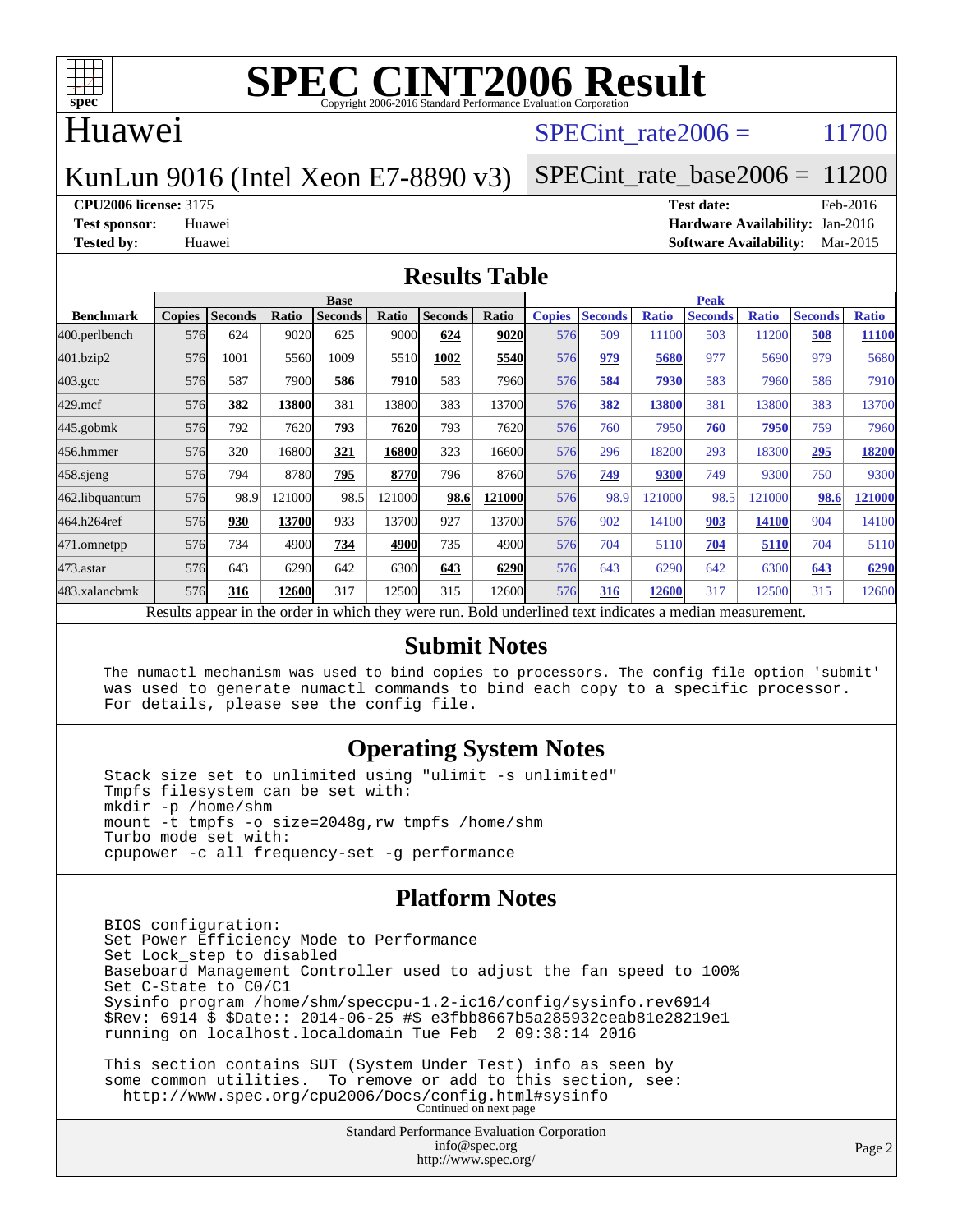

### Huawei

 $SPECint rate2006 = 11700$ 

KunLun 9016 (Intel Xeon E7-8890 v3)

SPECint rate base2006 =  $11200$ 

**[CPU2006 license:](http://www.spec.org/auto/cpu2006/Docs/result-fields.html#CPU2006license)** 3175 **[Test date:](http://www.spec.org/auto/cpu2006/Docs/result-fields.html#Testdate)** Feb-2016 **[Test sponsor:](http://www.spec.org/auto/cpu2006/Docs/result-fields.html#Testsponsor)** Huawei **[Hardware Availability:](http://www.spec.org/auto/cpu2006/Docs/result-fields.html#HardwareAvailability)** Jan-2016 **[Tested by:](http://www.spec.org/auto/cpu2006/Docs/result-fields.html#Testedby)** Huawei **[Software Availability:](http://www.spec.org/auto/cpu2006/Docs/result-fields.html#SoftwareAvailability)** Mar-2015

#### **[Platform Notes \(Continued\)](http://www.spec.org/auto/cpu2006/Docs/result-fields.html#PlatformNotes)**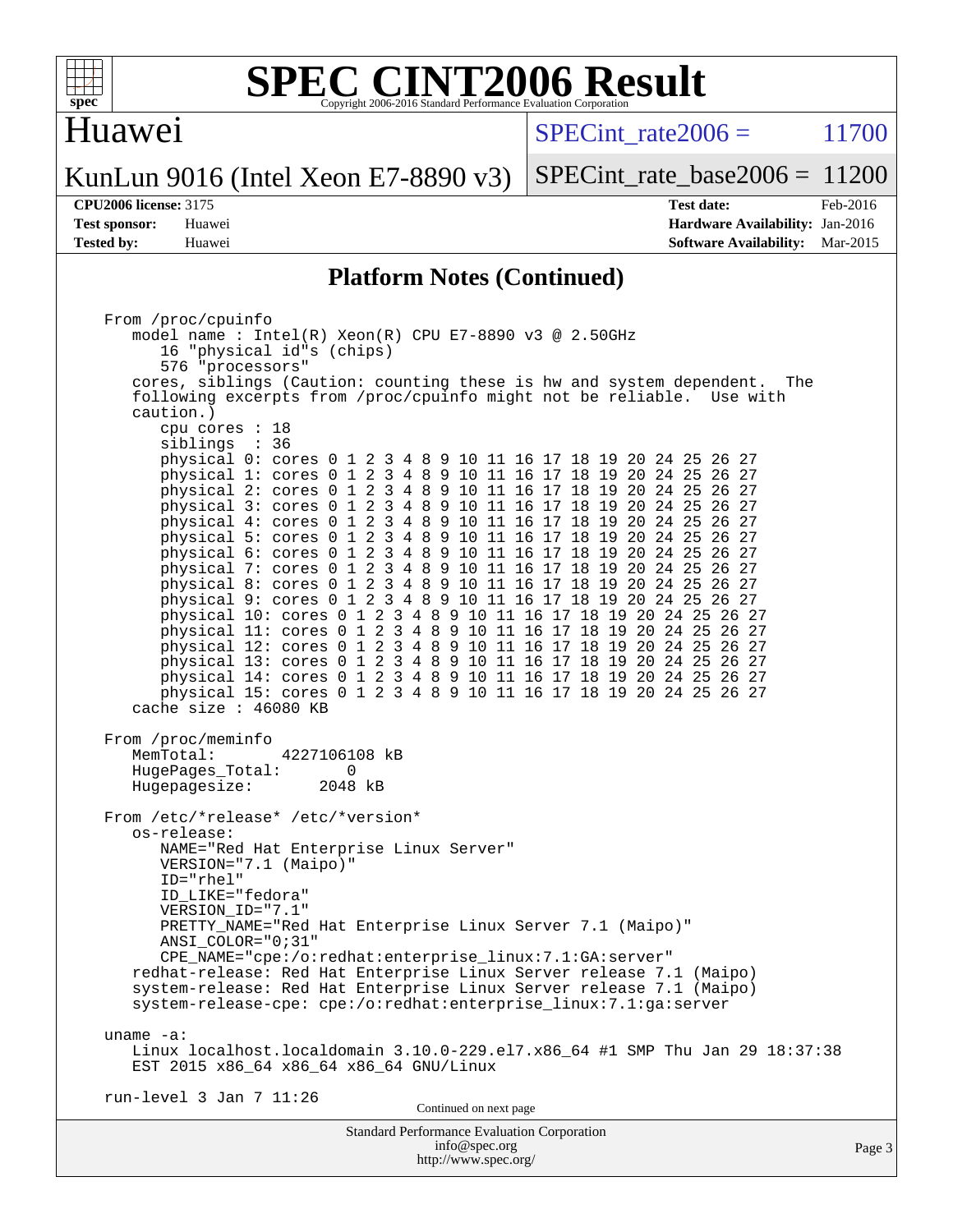

### Huawei

 $SPECTnt rate2006 = 11700$ 

KunLun 9016 (Intel Xeon E7-8890 v3)

SPECint rate base2006 =  $11200$ **[CPU2006 license:](http://www.spec.org/auto/cpu2006/Docs/result-fields.html#CPU2006license)** 3175 **[Test date:](http://www.spec.org/auto/cpu2006/Docs/result-fields.html#Testdate)** Feb-2016

**[Test sponsor:](http://www.spec.org/auto/cpu2006/Docs/result-fields.html#Testsponsor)** Huawei **[Hardware Availability:](http://www.spec.org/auto/cpu2006/Docs/result-fields.html#HardwareAvailability)** Jan-2016 **[Tested by:](http://www.spec.org/auto/cpu2006/Docs/result-fields.html#Testedby)** Huawei **[Software Availability:](http://www.spec.org/auto/cpu2006/Docs/result-fields.html#SoftwareAvailability)** Mar-2015

#### **[Platform Notes \(Continued\)](http://www.spec.org/auto/cpu2006/Docs/result-fields.html#PlatformNotes)**

 SPEC is set to: /home/shm/speccpu-1.2-ic16 Filesystem Type Size Used Avail Use% Mounted on tmpfs tmpfs 2.0T 3.8G 2.0T 1% /home/shm Additional information from dmidecode:

 Warning: Use caution when you interpret this section. The 'dmidecode' program reads system data which is "intended to allow hardware to be accurately determined", but the intent may not be met, as there are frequent changes to hardware, firmware, and the "DMTF SMBIOS" standard.

BIOS American Megatrends Inc. BLXSV919 12/24/2015

 (End of data from sysinfo program) Because Huawei KunLun 9016 uses System Management BIOS (SMBIOS) v3.0,but the dmidoce of RHEL7.1 is based on V2.0,so can not read the memory information.

### **[General Notes](http://www.spec.org/auto/cpu2006/Docs/result-fields.html#GeneralNotes)**

Environment variables set by runspec before the start of the run: LD\_LIBRARY\_PATH = "/home/shm/speccpu-1.2-ic16/libs/32:/home/shm/speccpu-1.2-ic16/libs/64:/home/shm/speccpu-1.2-ic16/sh"

 Binaries compiled on a system with 1x Intel Core i5-4670K CPU + 32GB memory using RedHat EL 7.1 Transparent Huge Pages enabled with: echo always > /sys/kernel/mm/transparent\_hugepage/enabled Filesystem page cache cleared with: echo 1> /proc/sys/vm/drop\_caches runspec command invoked through numactl i.e.: numactl --interleave=all runspec <etc>

# **[Base Compiler Invocation](http://www.spec.org/auto/cpu2006/Docs/result-fields.html#BaseCompilerInvocation)**

[C benchmarks](http://www.spec.org/auto/cpu2006/Docs/result-fields.html#Cbenchmarks):

[icc -m32 -L/opt/intel/compilers\\_and\\_libraries\\_2016/linux/compiler/lib/ia32\\_lin](http://www.spec.org/cpu2006/results/res2016q1/cpu2006-20160205-38961.flags.html#user_CCbase_intel_icc_e10256ba5924b668798078a321b0cb3f)

[C++ benchmarks:](http://www.spec.org/auto/cpu2006/Docs/result-fields.html#CXXbenchmarks)

[icpc -m32 -L/opt/intel/compilers\\_and\\_libraries\\_2016/linux/compiler/lib/ia32\\_lin](http://www.spec.org/cpu2006/results/res2016q1/cpu2006-20160205-38961.flags.html#user_CXXbase_intel_icpc_b4f50a394bdb4597aa5879c16bc3f5c5)

# **[Base Portability Flags](http://www.spec.org/auto/cpu2006/Docs/result-fields.html#BasePortabilityFlags)**

 400.perlbench: [-D\\_FILE\\_OFFSET\\_BITS=64](http://www.spec.org/cpu2006/results/res2016q1/cpu2006-20160205-38961.flags.html#user_basePORTABILITY400_perlbench_file_offset_bits_64_438cf9856305ebd76870a2c6dc2689ab) [-DSPEC\\_CPU\\_LINUX\\_IA32](http://www.spec.org/cpu2006/results/res2016q1/cpu2006-20160205-38961.flags.html#b400.perlbench_baseCPORTABILITY_DSPEC_CPU_LINUX_IA32) 401.bzip2: [-D\\_FILE\\_OFFSET\\_BITS=64](http://www.spec.org/cpu2006/results/res2016q1/cpu2006-20160205-38961.flags.html#user_basePORTABILITY401_bzip2_file_offset_bits_64_438cf9856305ebd76870a2c6dc2689ab) 403.gcc: [-D\\_FILE\\_OFFSET\\_BITS=64](http://www.spec.org/cpu2006/results/res2016q1/cpu2006-20160205-38961.flags.html#user_basePORTABILITY403_gcc_file_offset_bits_64_438cf9856305ebd76870a2c6dc2689ab) 429.mcf: [-D\\_FILE\\_OFFSET\\_BITS=64](http://www.spec.org/cpu2006/results/res2016q1/cpu2006-20160205-38961.flags.html#user_basePORTABILITY429_mcf_file_offset_bits_64_438cf9856305ebd76870a2c6dc2689ab) 445.gobmk: [-D\\_FILE\\_OFFSET\\_BITS=64](http://www.spec.org/cpu2006/results/res2016q1/cpu2006-20160205-38961.flags.html#user_basePORTABILITY445_gobmk_file_offset_bits_64_438cf9856305ebd76870a2c6dc2689ab)

Continued on next page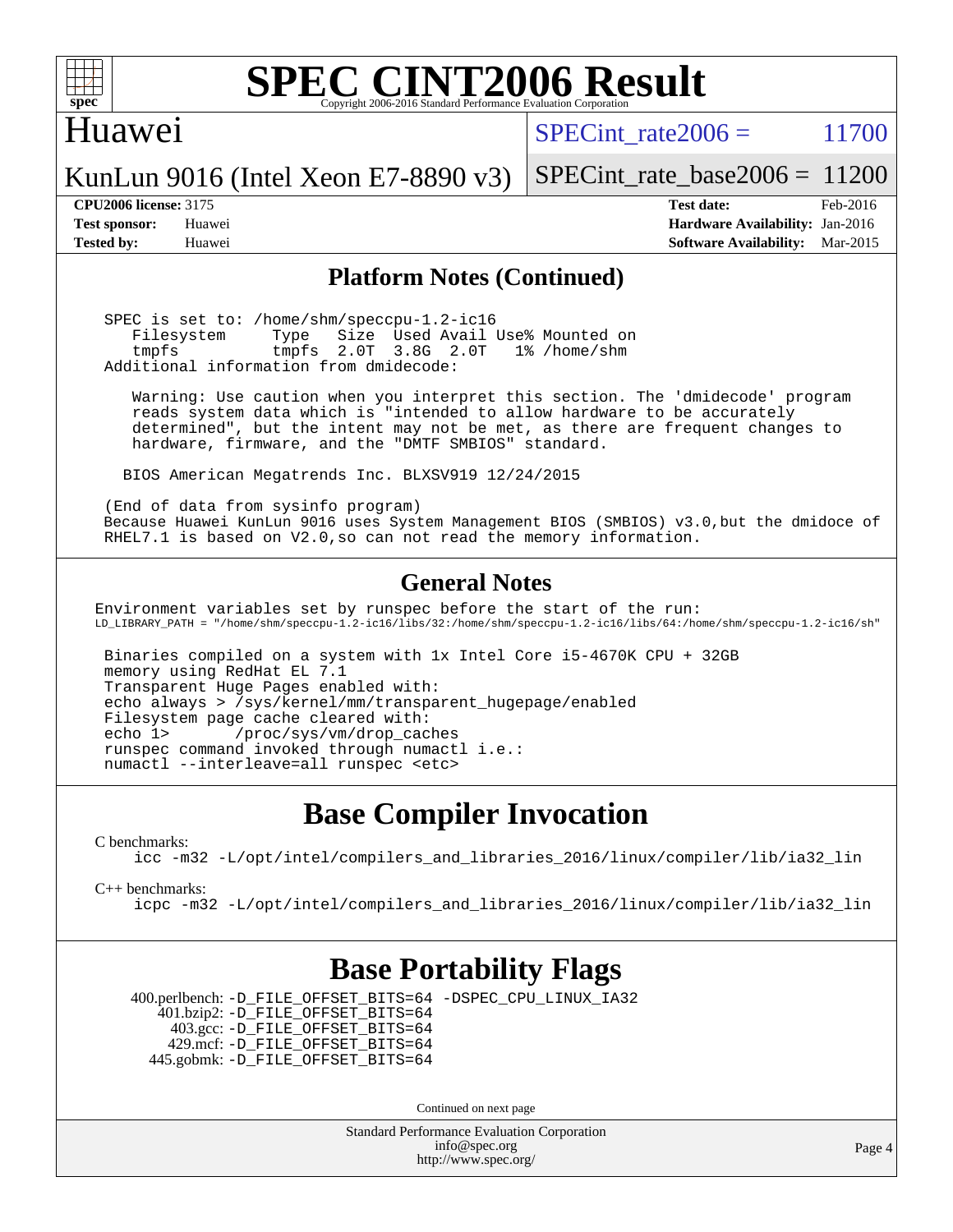

## Huawei

SPECint rate $2006 = 11700$ 

KunLun 9016 (Intel Xeon E7-8890 v3)

SPECint rate base2006 =  $11200$ 

**[CPU2006 license:](http://www.spec.org/auto/cpu2006/Docs/result-fields.html#CPU2006license)** 3175 **[Test date:](http://www.spec.org/auto/cpu2006/Docs/result-fields.html#Testdate)** Feb-2016 **[Test sponsor:](http://www.spec.org/auto/cpu2006/Docs/result-fields.html#Testsponsor)** Huawei **[Hardware Availability:](http://www.spec.org/auto/cpu2006/Docs/result-fields.html#HardwareAvailability)** Jan-2016 **[Tested by:](http://www.spec.org/auto/cpu2006/Docs/result-fields.html#Testedby)** Huawei **[Software Availability:](http://www.spec.org/auto/cpu2006/Docs/result-fields.html#SoftwareAvailability)** Mar-2015

# **[Base Portability Flags \(Continued\)](http://www.spec.org/auto/cpu2006/Docs/result-fields.html#BasePortabilityFlags)**

 456.hmmer: [-D\\_FILE\\_OFFSET\\_BITS=64](http://www.spec.org/cpu2006/results/res2016q1/cpu2006-20160205-38961.flags.html#user_basePORTABILITY456_hmmer_file_offset_bits_64_438cf9856305ebd76870a2c6dc2689ab) 458.sjeng: [-D\\_FILE\\_OFFSET\\_BITS=64](http://www.spec.org/cpu2006/results/res2016q1/cpu2006-20160205-38961.flags.html#user_basePORTABILITY458_sjeng_file_offset_bits_64_438cf9856305ebd76870a2c6dc2689ab) 462.libquantum: [-D\\_FILE\\_OFFSET\\_BITS=64](http://www.spec.org/cpu2006/results/res2016q1/cpu2006-20160205-38961.flags.html#user_basePORTABILITY462_libquantum_file_offset_bits_64_438cf9856305ebd76870a2c6dc2689ab) [-DSPEC\\_CPU\\_LINUX](http://www.spec.org/cpu2006/results/res2016q1/cpu2006-20160205-38961.flags.html#b462.libquantum_baseCPORTABILITY_DSPEC_CPU_LINUX) 464.h264ref: [-D\\_FILE\\_OFFSET\\_BITS=64](http://www.spec.org/cpu2006/results/res2016q1/cpu2006-20160205-38961.flags.html#user_basePORTABILITY464_h264ref_file_offset_bits_64_438cf9856305ebd76870a2c6dc2689ab) 471.omnetpp: [-D\\_FILE\\_OFFSET\\_BITS=64](http://www.spec.org/cpu2006/results/res2016q1/cpu2006-20160205-38961.flags.html#user_basePORTABILITY471_omnetpp_file_offset_bits_64_438cf9856305ebd76870a2c6dc2689ab) 473.astar: [-D\\_FILE\\_OFFSET\\_BITS=64](http://www.spec.org/cpu2006/results/res2016q1/cpu2006-20160205-38961.flags.html#user_basePORTABILITY473_astar_file_offset_bits_64_438cf9856305ebd76870a2c6dc2689ab) 483.xalancbmk: [-D\\_FILE\\_OFFSET\\_BITS=64](http://www.spec.org/cpu2006/results/res2016q1/cpu2006-20160205-38961.flags.html#user_basePORTABILITY483_xalancbmk_file_offset_bits_64_438cf9856305ebd76870a2c6dc2689ab) [-DSPEC\\_CPU\\_LINUX](http://www.spec.org/cpu2006/results/res2016q1/cpu2006-20160205-38961.flags.html#b483.xalancbmk_baseCXXPORTABILITY_DSPEC_CPU_LINUX)

# **[Base Optimization Flags](http://www.spec.org/auto/cpu2006/Docs/result-fields.html#BaseOptimizationFlags)**

[C benchmarks](http://www.spec.org/auto/cpu2006/Docs/result-fields.html#Cbenchmarks):

[-xCORE-AVX2](http://www.spec.org/cpu2006/results/res2016q1/cpu2006-20160205-38961.flags.html#user_CCbase_f-xAVX2_5f5fc0cbe2c9f62c816d3e45806c70d7) [-ipo](http://www.spec.org/cpu2006/results/res2016q1/cpu2006-20160205-38961.flags.html#user_CCbase_f-ipo) [-O3](http://www.spec.org/cpu2006/results/res2016q1/cpu2006-20160205-38961.flags.html#user_CCbase_f-O3) [-no-prec-div](http://www.spec.org/cpu2006/results/res2016q1/cpu2006-20160205-38961.flags.html#user_CCbase_f-no-prec-div) [-opt-prefetch](http://www.spec.org/cpu2006/results/res2016q1/cpu2006-20160205-38961.flags.html#user_CCbase_f-opt-prefetch) [-opt-mem-layout-trans=3](http://www.spec.org/cpu2006/results/res2016q1/cpu2006-20160205-38961.flags.html#user_CCbase_f-opt-mem-layout-trans_a7b82ad4bd7abf52556d4961a2ae94d5)

[C++ benchmarks:](http://www.spec.org/auto/cpu2006/Docs/result-fields.html#CXXbenchmarks)

[-xCORE-AVX2](http://www.spec.org/cpu2006/results/res2016q1/cpu2006-20160205-38961.flags.html#user_CXXbase_f-xAVX2_5f5fc0cbe2c9f62c816d3e45806c70d7) [-ipo](http://www.spec.org/cpu2006/results/res2016q1/cpu2006-20160205-38961.flags.html#user_CXXbase_f-ipo) [-O3](http://www.spec.org/cpu2006/results/res2016q1/cpu2006-20160205-38961.flags.html#user_CXXbase_f-O3) [-no-prec-div](http://www.spec.org/cpu2006/results/res2016q1/cpu2006-20160205-38961.flags.html#user_CXXbase_f-no-prec-div) [-opt-prefetch](http://www.spec.org/cpu2006/results/res2016q1/cpu2006-20160205-38961.flags.html#user_CXXbase_f-opt-prefetch) [-opt-mem-layout-trans=3](http://www.spec.org/cpu2006/results/res2016q1/cpu2006-20160205-38961.flags.html#user_CXXbase_f-opt-mem-layout-trans_a7b82ad4bd7abf52556d4961a2ae94d5) [-Wl,-z,muldefs](http://www.spec.org/cpu2006/results/res2016q1/cpu2006-20160205-38961.flags.html#user_CXXbase_link_force_multiple1_74079c344b956b9658436fd1b6dd3a8a) [-L/sh -lsmartheap](http://www.spec.org/cpu2006/results/res2016q1/cpu2006-20160205-38961.flags.html#user_CXXbase_SmartHeap_32f6c82aa1ed9c52345d30cf6e4a0499)

# **[Base Other Flags](http://www.spec.org/auto/cpu2006/Docs/result-fields.html#BaseOtherFlags)**

[C benchmarks](http://www.spec.org/auto/cpu2006/Docs/result-fields.html#Cbenchmarks):

403.gcc: [-Dalloca=\\_alloca](http://www.spec.org/cpu2006/results/res2016q1/cpu2006-20160205-38961.flags.html#b403.gcc_baseEXTRA_CFLAGS_Dalloca_be3056838c12de2578596ca5467af7f3)

# **[Peak Compiler Invocation](http://www.spec.org/auto/cpu2006/Docs/result-fields.html#PeakCompilerInvocation)**

[C benchmarks \(except as noted below\)](http://www.spec.org/auto/cpu2006/Docs/result-fields.html#Cbenchmarksexceptasnotedbelow):

[icc -m32 -L/opt/intel/compilers\\_and\\_libraries\\_2016/linux/compiler/lib/ia32\\_lin](http://www.spec.org/cpu2006/results/res2016q1/cpu2006-20160205-38961.flags.html#user_CCpeak_intel_icc_e10256ba5924b668798078a321b0cb3f)

400.perlbench: [icc -m64](http://www.spec.org/cpu2006/results/res2016q1/cpu2006-20160205-38961.flags.html#user_peakCCLD400_perlbench_intel_icc_64bit_bda6cc9af1fdbb0edc3795bac97ada53)

401.bzip2: [icc -m64](http://www.spec.org/cpu2006/results/res2016q1/cpu2006-20160205-38961.flags.html#user_peakCCLD401_bzip2_intel_icc_64bit_bda6cc9af1fdbb0edc3795bac97ada53)

456.hmmer: [icc -m64](http://www.spec.org/cpu2006/results/res2016q1/cpu2006-20160205-38961.flags.html#user_peakCCLD456_hmmer_intel_icc_64bit_bda6cc9af1fdbb0edc3795bac97ada53)

458.sjeng: [icc -m64](http://www.spec.org/cpu2006/results/res2016q1/cpu2006-20160205-38961.flags.html#user_peakCCLD458_sjeng_intel_icc_64bit_bda6cc9af1fdbb0edc3795bac97ada53)

[C++ benchmarks:](http://www.spec.org/auto/cpu2006/Docs/result-fields.html#CXXbenchmarks)

[icpc -m32 -L/opt/intel/compilers\\_and\\_libraries\\_2016/linux/compiler/lib/ia32\\_lin](http://www.spec.org/cpu2006/results/res2016q1/cpu2006-20160205-38961.flags.html#user_CXXpeak_intel_icpc_b4f50a394bdb4597aa5879c16bc3f5c5)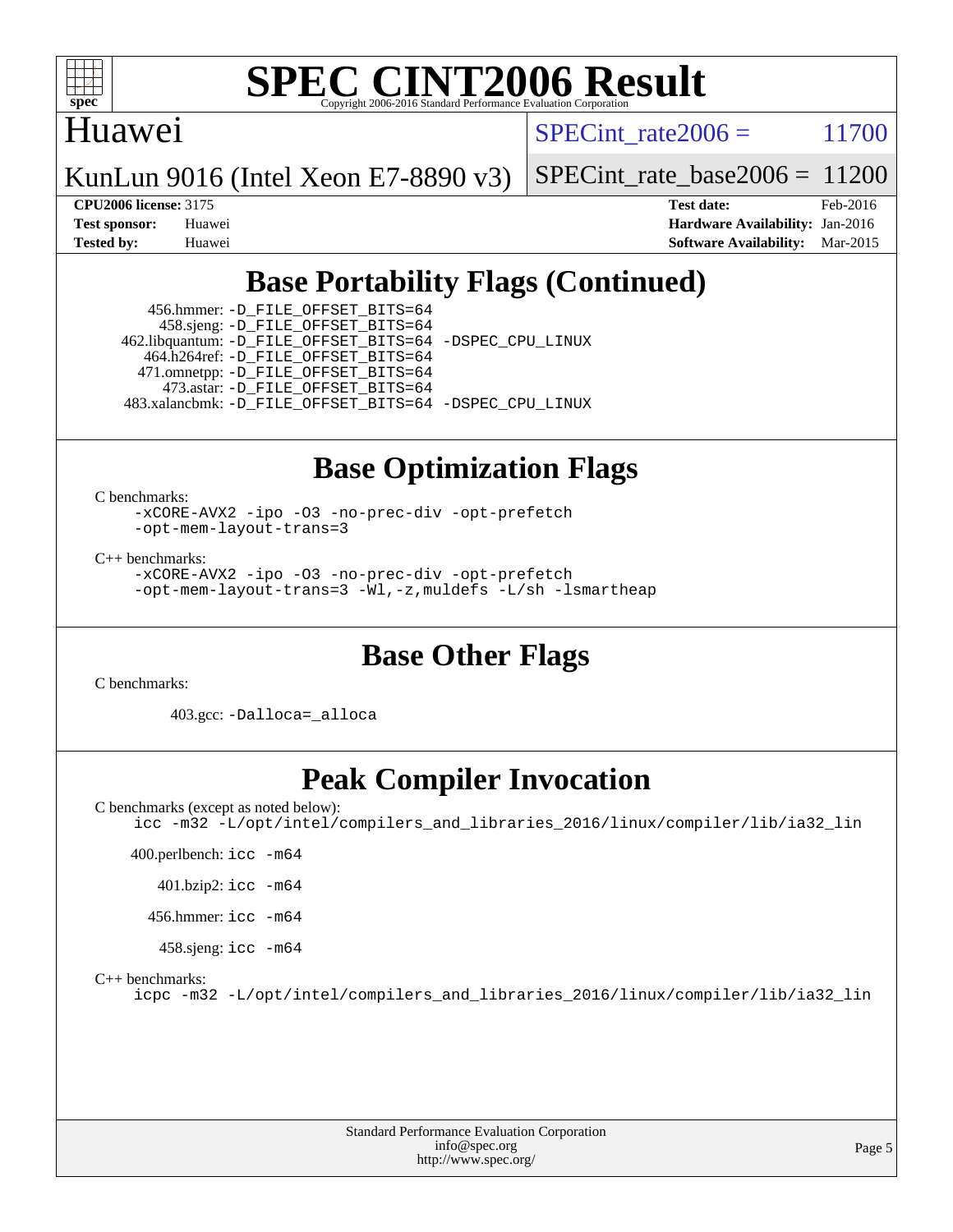

# Huawei

 $SPECTnt rate2006 = 11700$ 

KunLun 9016 (Intel Xeon E7-8890 v3)

SPECint rate base2006 =  $11200$ 

**[CPU2006 license:](http://www.spec.org/auto/cpu2006/Docs/result-fields.html#CPU2006license)** 3175 **[Test date:](http://www.spec.org/auto/cpu2006/Docs/result-fields.html#Testdate)** Feb-2016 **[Test sponsor:](http://www.spec.org/auto/cpu2006/Docs/result-fields.html#Testsponsor)** Huawei **[Hardware Availability:](http://www.spec.org/auto/cpu2006/Docs/result-fields.html#HardwareAvailability)** Jan-2016 **[Tested by:](http://www.spec.org/auto/cpu2006/Docs/result-fields.html#Testedby)** Huawei **[Software Availability:](http://www.spec.org/auto/cpu2006/Docs/result-fields.html#SoftwareAvailability)** Mar-2015

# **[Peak Portability Flags](http://www.spec.org/auto/cpu2006/Docs/result-fields.html#PeakPortabilityFlags)**

 400.perlbench: [-D\\_FILE\\_OFFSET\\_BITS=64](http://www.spec.org/cpu2006/results/res2016q1/cpu2006-20160205-38961.flags.html#user_peakPORTABILITY400_perlbench_file_offset_bits_64_438cf9856305ebd76870a2c6dc2689ab) [-DSPEC\\_CPU\\_LP64](http://www.spec.org/cpu2006/results/res2016q1/cpu2006-20160205-38961.flags.html#b400.perlbench_peakCPORTABILITY_DSPEC_CPU_LP64) [-DSPEC\\_CPU\\_LINUX\\_X64](http://www.spec.org/cpu2006/results/res2016q1/cpu2006-20160205-38961.flags.html#b400.perlbench_peakCPORTABILITY_DSPEC_CPU_LINUX_X64) 401.bzip2: [-D\\_FILE\\_OFFSET\\_BITS=64](http://www.spec.org/cpu2006/results/res2016q1/cpu2006-20160205-38961.flags.html#user_peakPORTABILITY401_bzip2_file_offset_bits_64_438cf9856305ebd76870a2c6dc2689ab) [-DSPEC\\_CPU\\_LP64](http://www.spec.org/cpu2006/results/res2016q1/cpu2006-20160205-38961.flags.html#suite_peakCPORTABILITY401_bzip2_DSPEC_CPU_LP64) 403.gcc: [-D\\_FILE\\_OFFSET\\_BITS=64](http://www.spec.org/cpu2006/results/res2016q1/cpu2006-20160205-38961.flags.html#user_peakPORTABILITY403_gcc_file_offset_bits_64_438cf9856305ebd76870a2c6dc2689ab) 429.mcf: [-D\\_FILE\\_OFFSET\\_BITS=64](http://www.spec.org/cpu2006/results/res2016q1/cpu2006-20160205-38961.flags.html#user_peakPORTABILITY429_mcf_file_offset_bits_64_438cf9856305ebd76870a2c6dc2689ab) 445.gobmk: [-D\\_FILE\\_OFFSET\\_BITS=64](http://www.spec.org/cpu2006/results/res2016q1/cpu2006-20160205-38961.flags.html#user_peakPORTABILITY445_gobmk_file_offset_bits_64_438cf9856305ebd76870a2c6dc2689ab) 456.hmmer: [-D\\_FILE\\_OFFSET\\_BITS=64](http://www.spec.org/cpu2006/results/res2016q1/cpu2006-20160205-38961.flags.html#user_peakPORTABILITY456_hmmer_file_offset_bits_64_438cf9856305ebd76870a2c6dc2689ab) [-DSPEC\\_CPU\\_LP64](http://www.spec.org/cpu2006/results/res2016q1/cpu2006-20160205-38961.flags.html#suite_peakCPORTABILITY456_hmmer_DSPEC_CPU_LP64) 458.sjeng: [-D\\_FILE\\_OFFSET\\_BITS=64](http://www.spec.org/cpu2006/results/res2016q1/cpu2006-20160205-38961.flags.html#user_peakPORTABILITY458_sjeng_file_offset_bits_64_438cf9856305ebd76870a2c6dc2689ab) [-DSPEC\\_CPU\\_LP64](http://www.spec.org/cpu2006/results/res2016q1/cpu2006-20160205-38961.flags.html#suite_peakCPORTABILITY458_sjeng_DSPEC_CPU_LP64) 462.libquantum: [-D\\_FILE\\_OFFSET\\_BITS=64](http://www.spec.org/cpu2006/results/res2016q1/cpu2006-20160205-38961.flags.html#user_peakPORTABILITY462_libquantum_file_offset_bits_64_438cf9856305ebd76870a2c6dc2689ab) [-DSPEC\\_CPU\\_LINUX](http://www.spec.org/cpu2006/results/res2016q1/cpu2006-20160205-38961.flags.html#b462.libquantum_peakCPORTABILITY_DSPEC_CPU_LINUX) 464.h264ref: [-D\\_FILE\\_OFFSET\\_BITS=64](http://www.spec.org/cpu2006/results/res2016q1/cpu2006-20160205-38961.flags.html#user_peakPORTABILITY464_h264ref_file_offset_bits_64_438cf9856305ebd76870a2c6dc2689ab) 471.omnetpp: [-D\\_FILE\\_OFFSET\\_BITS=64](http://www.spec.org/cpu2006/results/res2016q1/cpu2006-20160205-38961.flags.html#user_peakPORTABILITY471_omnetpp_file_offset_bits_64_438cf9856305ebd76870a2c6dc2689ab) 473.astar: [-D\\_FILE\\_OFFSET\\_BITS=64](http://www.spec.org/cpu2006/results/res2016q1/cpu2006-20160205-38961.flags.html#user_peakPORTABILITY473_astar_file_offset_bits_64_438cf9856305ebd76870a2c6dc2689ab) 483.xalancbmk: [-D\\_FILE\\_OFFSET\\_BITS=64](http://www.spec.org/cpu2006/results/res2016q1/cpu2006-20160205-38961.flags.html#user_peakPORTABILITY483_xalancbmk_file_offset_bits_64_438cf9856305ebd76870a2c6dc2689ab) [-DSPEC\\_CPU\\_LINUX](http://www.spec.org/cpu2006/results/res2016q1/cpu2006-20160205-38961.flags.html#b483.xalancbmk_peakCXXPORTABILITY_DSPEC_CPU_LINUX)

# **[Peak Optimization Flags](http://www.spec.org/auto/cpu2006/Docs/result-fields.html#PeakOptimizationFlags)**

#### [C benchmarks](http://www.spec.org/auto/cpu2006/Docs/result-fields.html#Cbenchmarks):

```
 400.perlbench: -xCORE-AVX2(pass 2) -prof-gen:threadsafe(pass 1)
             -ipo(pass 2) -O3(pass 2) -no-prec-div(pass 2)
             -par-num-threads=1(pass 1) -prof-use(pass 2) -auto-ilp32
     401.bzip2: -xCORE-AVX2(pass 2) -prof-gen:threadsafe(pass 1)
             -ipo(pass 2) -O3(pass 2) -no-prec-div(pass 2)
             -par-num-threads=1(pass 1) -prof-use(pass 2) -opt-prefetch
             -auto-ilp32 -ansi-alias
       403.gcc: -xCORE-AVX2 -ipo -O3 -no-prec-div
     429.mcf: basepeak = yes
    445.gobmk: -xCORE-AVX2(pass 2) -prof-gen:threadsafe(pass 1)
             -prof-use(pass 2) -par-num-threads=1(pass 1) -ansi-alias
             -opt-mem-layout-trans=3
    456.hmmer: -xCORE-AVX2 -ipo -O3 -no-prec-div -unroll2 -auto-ilp32
     458.sjeng: -xCORE-AVX2(pass 2) -prof-gen:threadsafe(pass 1)
             -ipo(pass 2) -O3(pass 2) -no-prec-div(pass 2)
             -par-num-threads=1(pass 1) -prof-use(pass 2) -unroll4
             -auto-ilp32
462.libquantum: basepeak = yes
   464.h264ref: -xCORE-AVX2(pass 2) -prof-gen:threadsafe(pass 1)
             -i\text{po}(pass 2) -\overline{O}3(pass 2)-no-prec-div(pass 2)
             -par-num-threads=1(pass 1) -prof-use(pass 2) -unroll2
             -ansi-alias
                                     Continued on next page
```